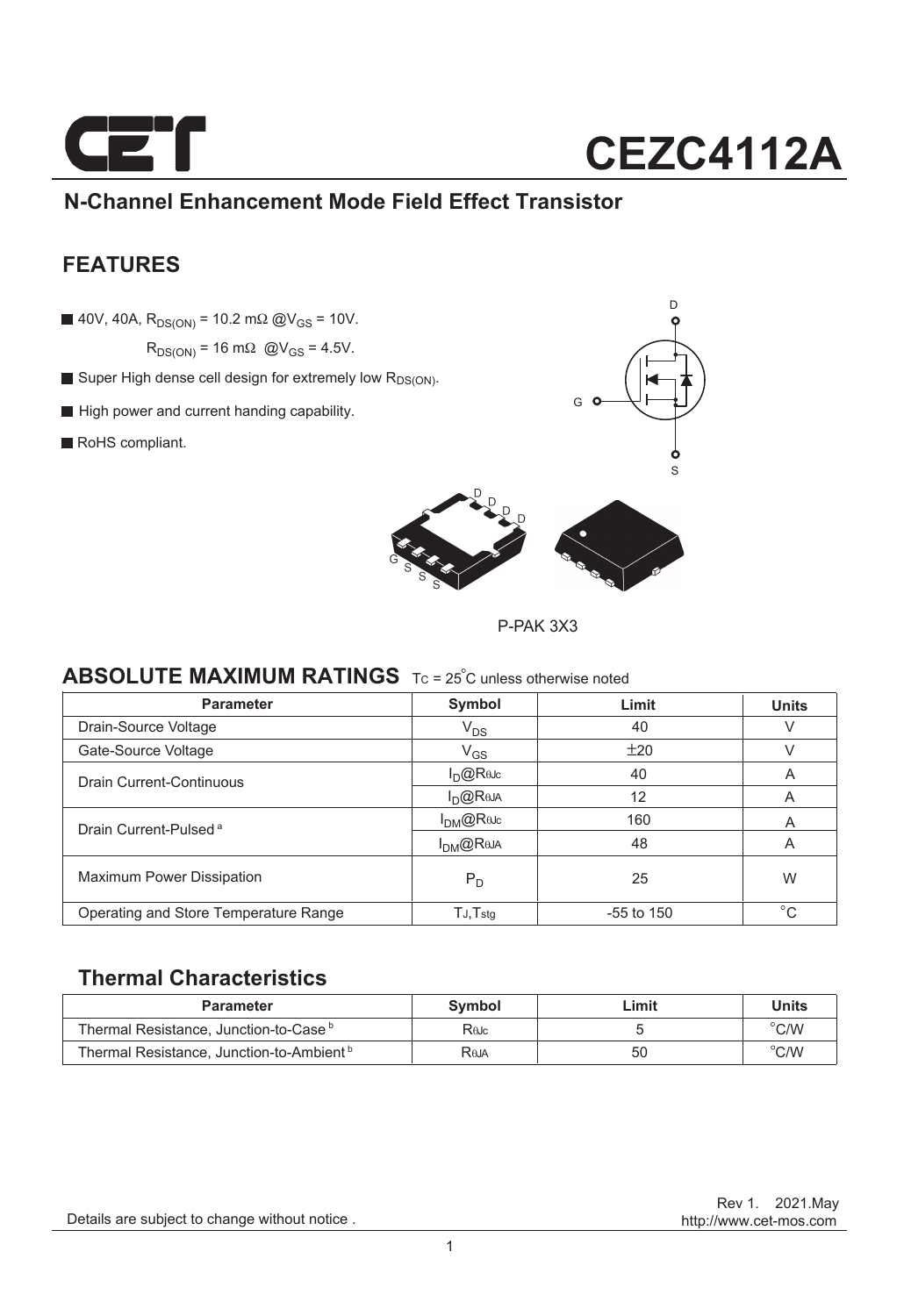

### **Electrical Characteristics**  $T_c = 25^\circ C$  unless otherwise noted

| <b>Parameter</b>                                              | Symbol                                           | <b>Test Condition</b>                           | Min          | <b>Typ</b> | Max    | <b>Units</b> |
|---------------------------------------------------------------|--------------------------------------------------|-------------------------------------------------|--------------|------------|--------|--------------|
| <b>Off Characteristics</b>                                    |                                                  |                                                 |              |            |        |              |
| Drain-Source Breakdown Voltage                                | <b>BV<sub>DSS</sub></b>                          | $V_{GS} = 0V$ , $I_D = 250 \mu A$               | 40           |            |        | $\vee$       |
| Zero Gate Voltage Drain Current                               | $I_{\text{DSS}}$                                 | $V_{DS}$ = 40V, $V_{GS}$ = 0V                   |              |            | 1      | μA           |
| Gate Body Leakage Current, Forward                            | $I_{GSSF}$                                       | $V_{GS}$ = 20V, $V_{DS}$ = 0V                   |              |            | 100    | nA           |
| Gate Body Leakage Current, Reverse                            | <b>IGSSR</b>                                     | $V_{GS}$ = -20V, $V_{DS}$ = 0V                  |              |            | $-100$ | nA           |
| On Characteristics <sup>b</sup>                               |                                                  |                                                 |              |            |        |              |
| Gate Threshold Voltage                                        | $V_{GS(th)}$                                     | $V_{GS} = V_{DS}$ , $I_D = 250 \mu A$           | $\mathbf{1}$ |            | 3      | $\vee$       |
| <b>Static Drain-Source</b>                                    |                                                  | $V$ GS = 10V, ID = 10A                          |              | 8.2        | 10.2   | $m\Omega$    |
| On-Resistance                                                 | $R_{DS(on)}$                                     | $VGS = 4.5V$ , $I_D = 8A$                       |              | 10         | 16     | $m\Omega$    |
| Dynamic Characteristics <sup>c</sup>                          |                                                  |                                                 |              |            |        |              |
| Input Capacitance                                             | $C_{\text{iss}}$                                 |                                                 |              | 1220       |        | pF           |
| <b>Output Capacitance</b>                                     | $\text{C}_{\text{oss}}$                          | $V_{DS}$ = 25V, $V_{GS}$ = 0V,<br>$f = 10$ MHz  |              | 150        |        | рF           |
| Reverse Transfer Capacitance                                  | $\mathsf{C}_{\mathsf{r}\underline{\mathsf{ss}}}$ |                                                 |              | 115        |        | рF           |
| <b>Switching Characteristics °</b>                            |                                                  |                                                 |              |            |        |              |
| Turn-On Delay Time                                            | $t_{d(0n)}$                                      |                                                 |              | 22         |        | ns           |
| Turn-On Rise Time                                             | t,                                               | $V_{DD}$ = 32V, $I_D$ = 10A,                    |              | 13         |        | ns           |
| Turn-Off Delay Time                                           | $t_{d(\text{off})}$                              | $V_{GS}$ = 10V, R <sub>GEN</sub> = 6 $\Omega$   |              | 61         |        | ns           |
| <b>Turn-Off Fall Time</b>                                     | $t_f$                                            |                                                 |              | 13         |        | ns           |
| <b>Total Gate Charge</b>                                      | $\mathsf{Q}_{\mathsf{g}}$                        |                                                 |              | 14.6       |        | nC           |
| Gate-Source Charge                                            | $\mathsf{Q}_{\underline{\mathsf{gs}}}$           | $V_{DS}$ = 32V, $I_D$ = 10A,<br>$V_{GS} = 4.5V$ |              | 2.5        |        | nC           |
| Gate-Drain Charge                                             | $\mathsf{Q}_{\mathsf{gd}}$                       |                                                 |              | 9.7        |        | nC           |
| <b>Drain-Source Diode Characteristics and Maximun Ratings</b> |                                                  |                                                 |              |            |        |              |
| Drain-Source Diode Forward Current                            | $I_{\rm S}$                                      |                                                 |              |            | 20     | A            |
| Drain-Source Diode Forward Voltage b                          | $V_{SD}$                                         | $V_{GS}$ = 0V, $I_S$ = 15A                      |              |            | 1.2    | V            |

**Notes :**<br>a.Repetitive Rating : Pulse width limited by maximum junction temperature<br>b.Pulse Test : Pulse Width ≤ 300µs, Duty Cycle ≤ 2%.<br>c.Guaranteed by design, not subject to production testing.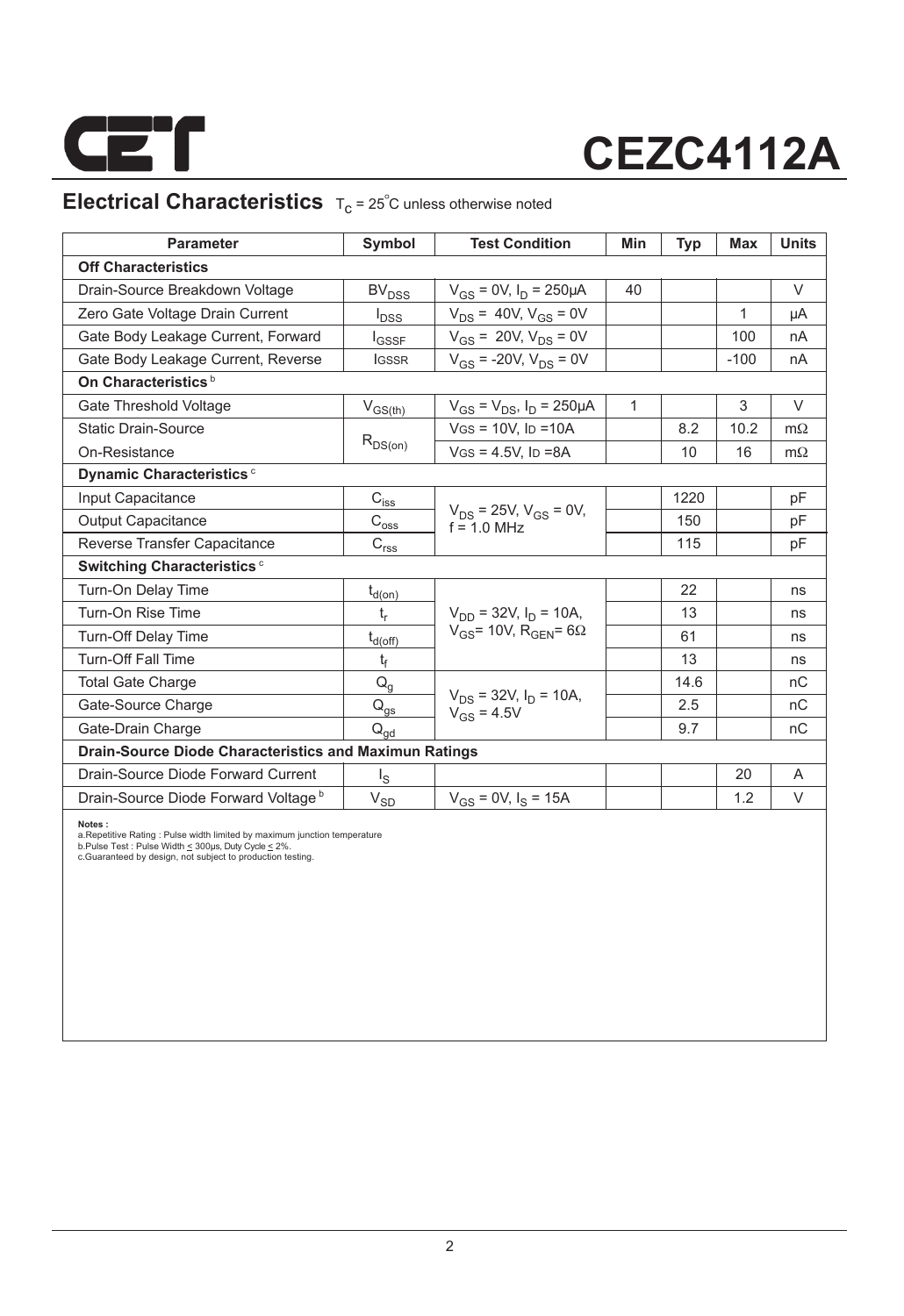



VDS, Drain-to-Source Voltage (V)

#### **Figure 1. Output Characteristics**



**Figure 3. Capacitance**



**Figure 5. Gate Threshold Variation with Temperature**



VGS, Gate-to-Source Voltage (V)

**Figure 2. Transfer Characteristics**



**Figure 4. On-Resistance Variation with Temperature**



**Figure 6. Body Diode Forward Voltage Variation with Source Current**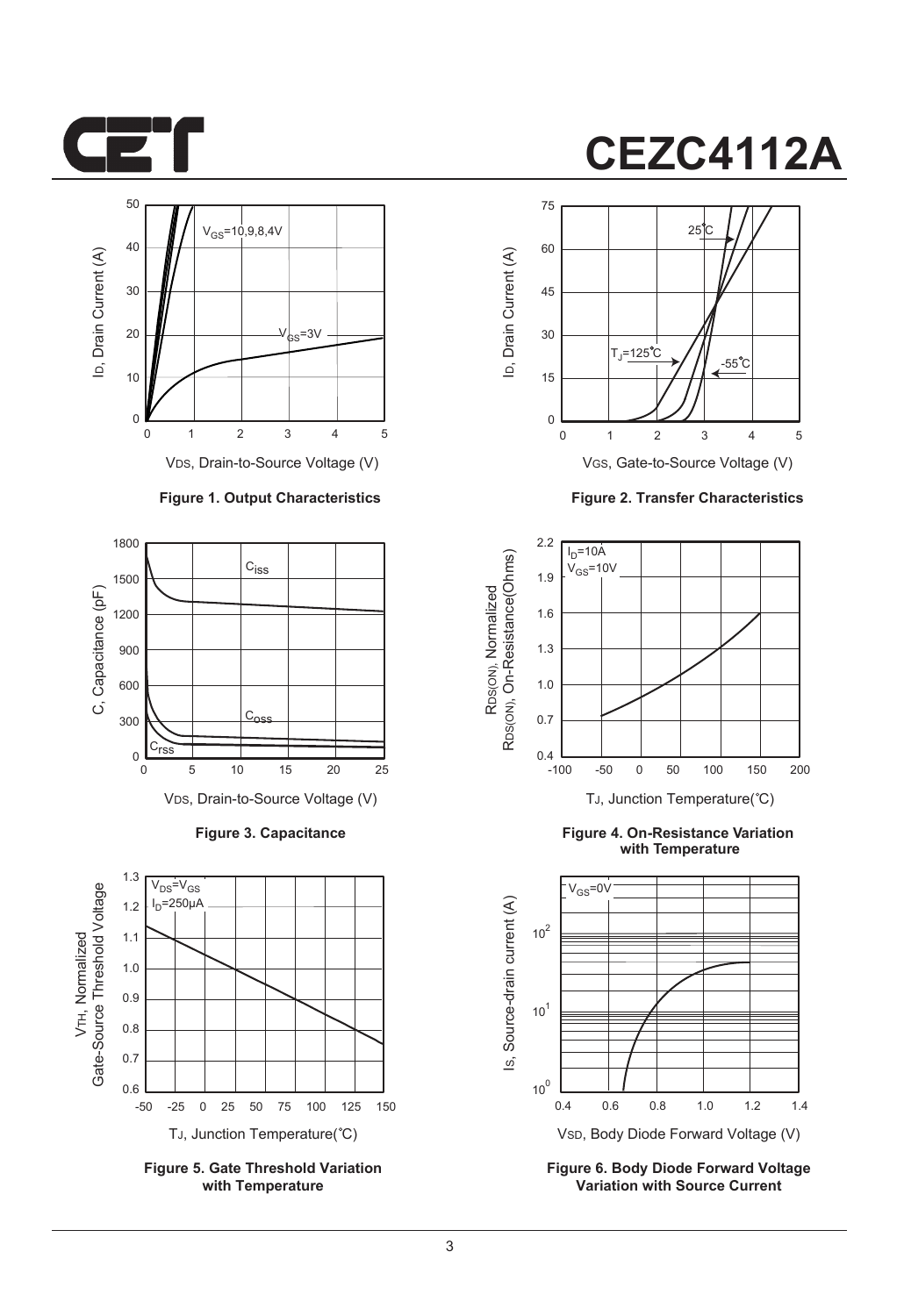



**Figure 7. Gate Charge**



**Figure 9. Breakdown Voltage Variation VS Temperature**





**Figure 8. Maximum Safe Operating Area**



**Figure 10. Switching Test Circuit Figure 11. Switching Waveforms**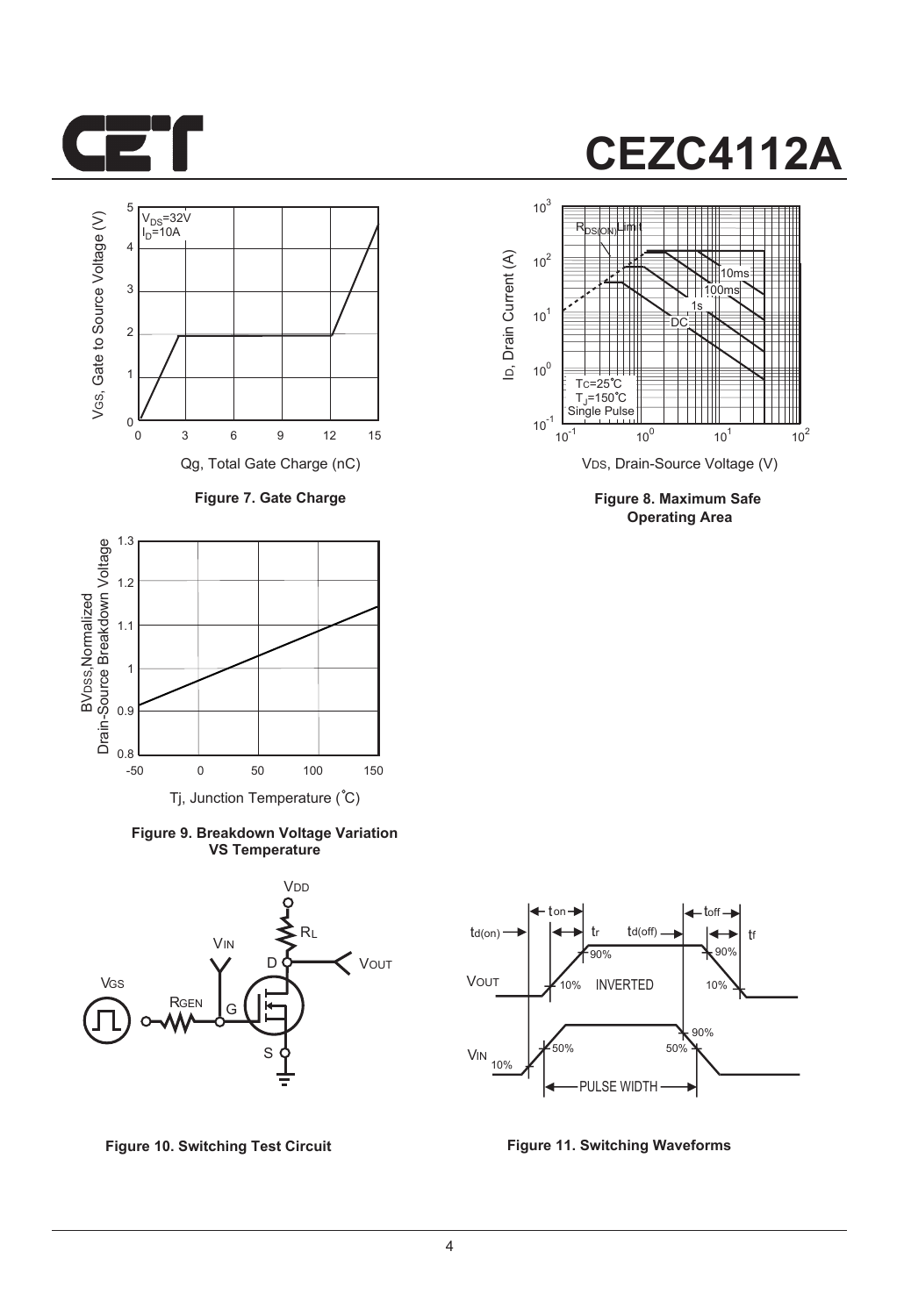



**Figure 12. Normalized Thermal Transient Impedance Curve**